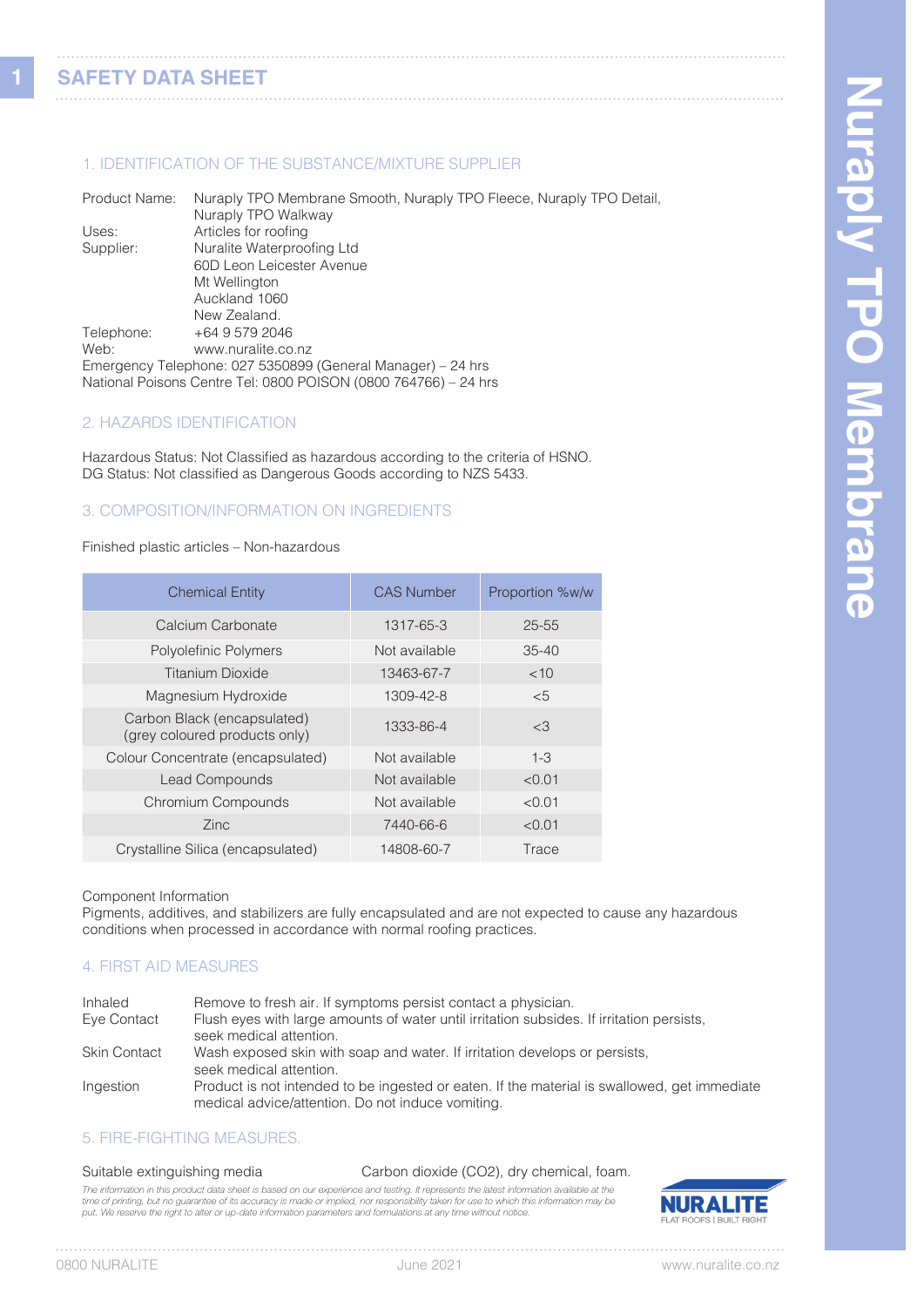**2**

| Hazards from the substance            | There is no potential for spontaneous fire or explosion. If exposed to fire,                                  |
|---------------------------------------|---------------------------------------------------------------------------------------------------------------|
|                                       | product may melt and drops of molten product may cause burns                                                  |
| Hazardous combustion products         | Decomposition products may include: Irritating and noxious gases.                                             |
| Special precautions for fire-fighters | Promptly isolate the scene by removing all persons from the vicinity of the                                   |
|                                       | incident if there is a fire. No action shall be taken involving any personal risk                             |
|                                       | or without suitable training.                                                                                 |
|                                       | Special protective equipment for fire-fighters Fire-fighters should wear appropriate protective equipment and |
|                                       | self-contained breathing apparatus (SCBA) with a full face-piece operated in                                  |
|                                       | positive pressure mode.                                                                                       |
|                                       |                                                                                                               |

#### 6. ACCIDENTAL RELEASE MEASURES.

Clean-Up Procedures Pick up large pieces. Vacuum dusts. If sweeping is necessary, use a dust suppressant such as water. Do not dry sweep dust accumulation. These procedures will help to minimize potential exposures.

#### 7. HANDLING AND STORAGE.

| Handling | Use protective equipment as described in Section 8 of this safety data sheet when handling    |
|----------|-----------------------------------------------------------------------------------------------|
|          | uncontained material. Handle in accordance with good industrial hygiene and safety practices. |

Storage Warehouse storage should be in accordance with package directions, if any. Material should be kept clean, dry, and in original packaging.

# 8. EXPOSURE CONTROL/PERSONAL PROTECTION

| Product/Ingredient      | <b>WES/TWA</b>  | <b>WES/STEL</b>          | Reference |
|-------------------------|-----------------|--------------------------|-----------|
| Calcium Carbonate       | 10mg/m3         | $\overline{\phantom{0}}$ | NZ-WES    |
| Carbon Black            | 3mg/m3          | $\overline{\phantom{0}}$ | NZ-WES    |
| <b>Titanium Dioxide</b> | 10mg/m3         |                          | NZ-WES    |
| Crystalline Silica      | $0.05$ mg/m $3$ | ۰                        | NZ-WES    |

#### PERSONAL PROTECTION

| Respiratory<br>Eyes | Wear a vapour respirator.<br>Wear safety glasses             |  | $\sqrt{2}$ | $\mathcal{L}$ |
|---------------------|--------------------------------------------------------------|--|------------|---------------|
| Hands<br>Other      | Wear leather or cotton gloves<br>Wear overalls or dust coat. |  |            |               |

### 9. PHYSICAL AND CHEMICAL PROPERTIES

| <b>PROPERTY</b>         | <b>SPECIFICATION</b>              |
|-------------------------|-----------------------------------|
| Physical state          | Solid composite plastic structure |
| Colour                  | White, grey or tan                |
| Odour                   | No odour                          |
| рH                      | Not applicable                    |
| Boiling Pt              | Not determined                    |
| Flash Pt                | Not determined                    |
| Melting Pt              | Not determined                    |
| Explosive properties    | Not applicable                    |
| Vapour pressure         | Not applicable                    |
| Density                 | Not determined                    |
| <b>Water Solubility</b> | Not determined                    |
| Viscosity               | Not applicable                    |
| Ignition temperature    | Not determined                    |

The information in this product data sheet is based on our experience and testing. It represents the latest information available at the time of printing, but no guarantee of its accuracy is made or implied, nor responsibility taken for use to which this information may be<br>put. We reserve the right to alter or up-date information parameters and formulations



. . . . . .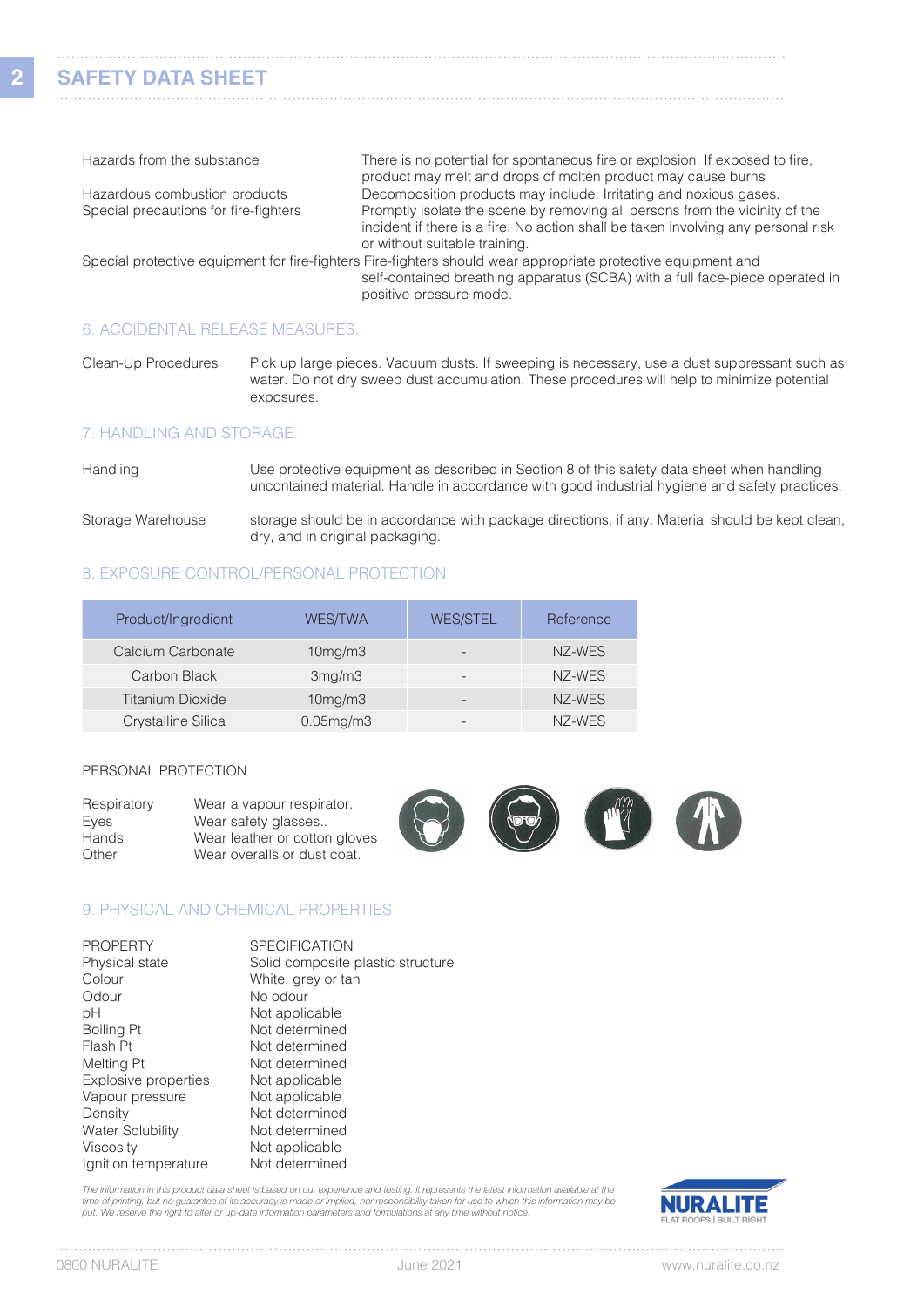**3**

# 10. STABILITY AND REACTIVITY

Stability Stability Stability Stability Stability Stability Stability Stability Stability Stability Stability Stability Stability Stability Stability Stability Stability Stability Stability Stability Stability Stability St Possibility of hazardous reactions Will not occur.

Conditions to avoid **Avoid open flames and excessive temperatures** Incompatible materials Strong acids, strong bases, oxidising agents, extreme heat Hazardous decomposition products Irritating and/or toxic fumes and gases may be released during a fire. Upon decomposition, this product emits carbon monoxide, carbon dioxide, and/or low molecular weight hydrocarbons.

## 11. TOXICOLOGICAL INFORMATION

Health Effects (data supplied by manufacturer)

| Not Classified |
|----------------|
| Not Classified |
| Not Classified |
| Not Classified |
| Not Classified |
| Not Classified |
| Not Classified |
| Not Classified |
| Not Classified |
| Not Classified |
| Not Classified |
| Not Classified |
| Not Classified |
|                |

Heating this product may release harmful vapours. Excessive inhalation of processing vapours from this product may be harmful to the respiratory tract.

| Inhalation  | Thermal processing or heating of this product may produce vapours or fumes that may<br>cause irritation. |
|-------------|----------------------------------------------------------------------------------------------------------|
| <b>Skin</b> | Not expected under normal conditions of use.                                                             |
| Eyes        | Thermal processing or heating of this product may produce vapours or fumes that may                      |
|             | cause irritation                                                                                         |
|             |                                                                                                          |

Primary Routes of Entry (Exposure) Inhalation, skin, and eye contact.

### 12. ECOLOGICAL INFORMATION

This product is not classified as Ecotoxic according to the criteria of HSNO.

| Toxicity:                    | Data not available  |
|------------------------------|---------------------|
| Persistence & Degradability: | Data not available. |
| Mobility:                    | Data not available. |
| Bioaccumulative Potential:   | Data not available  |

### 13. DISPOSAL CONSIDERATION

Dispose of in accordance with local regulations.

14. TRANSPORTATION INFORMATION

Not regulated for transport

#### 15. REGULATORY INFORMATION

#### Not Classified as hazardous according to the criteria of HSNO.

*The information in this product data sheet is based on our experience and testing. It represents the latest information available at the time of printing, but no guarantee of its accuracy is made or implied, nor responsibility taken for use to which this information may be put. We reserve the right to alter or up-date information parameters and formulations at any time without notice.*